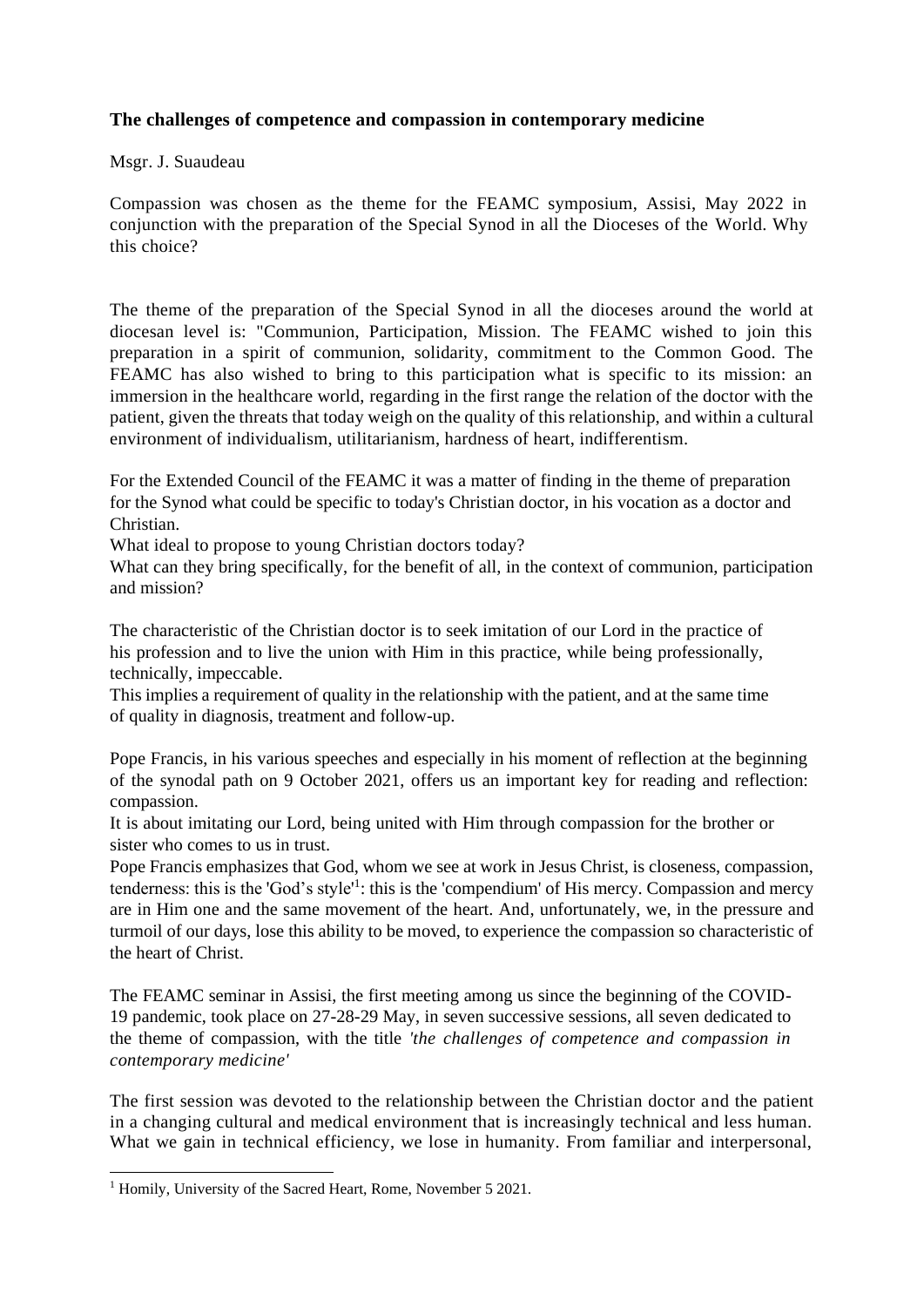medicine has become impersonal and organizational.

Pope Francis says it very well: "*In today's hurry, amidst a thousand errands and constant worries, we are losing the ability to be moved and to feel compassion, because we exhaust this return to the heart*" 2 .

In his first lecture, Professor Jozef Glaza presented '*The Good, the Bad, and the Evil*' of our times in the practice of medicine. There are negative or dangerous tendencies, such as '*enhancement'*, this project of 'improving humanity' through genetic manipulation, with the dream of a 'trans humanity' of the future, freed from all physical limitations that prevent the ascension of humanity to an imaginary heaven. On the contrary, there are limits that currently impede the work of doctors, both in private and hospital settings, with an overload due to the scarcity of said human resources, in terms of the number of doctors, nurses and nurses at the service of patients. Between these two opposing tendencies - the illusory dream of transhumanism and the reality of the scarcity of means - the Christian doctor must make his way in the service of patients in imitation of Jesus himself. A key virtue for him is compassion, compassion for the sick person, compassion for the patient's family, despite all obstacles. For the Church, this goal of compassion in the medical field should become a pastoral priority.

There were seven sessions, 28 papers touching on all aspects of compassion in the different conditions of the medical doctor - patient relationship: from perinatal medicine, gynecology, surgery to 'gender', end of life and oncology. The great richness of all these contributions goes beyond the possibilities of summarizing them, even in a few words. We have with such a whole a collection of highly valuable testimonies.

Compassion: this is the sure way to be followed today by the Christian doctor who profoundly wishes to exercise his profession in imitation of Christ: it is a matter of listening to the patient, of treating him or her from the perspective of our common humanity, with affection and respect for his or her dignity. If pity can be based on a kind of condescension, compassion implies a sense of shared humanity, without placing oneself in an overhanging position.

For this, it is necessary to move from a "*worldly mentality"*, from "*climbing the rungs of the ladder of success*", from "rising above others", as Pope Francis tells<sup>3</sup>, to an attitude of service, of "*immersion*". Jesus asks us to "immerse" ourselves in the patients, as he did.

However, it is not enough. Compassion implies helping the other to regain his or her competence, to get out of a "*sole condition of receiving'<sup>4</sup>* , and to regain dignity.

But it is still not enough. Compassion implies professional competence on the part of the doctor: to give this patient what he needs to go ahead and to suffer less in his body as well as in his spirit. The very title given to the Assisi symposium is significant: *'challenges of competence and compassion in contemporary medicine'*. If compassion is the virtue and the way forward for the Christian doctor today, in order to move away from technical and impersonal medicine "*for the disease*" 5 and find the way back to medicine "*for the patient*" 6 , professional competence is an integral part of compassion. There is no true compassion if there is no professional

<sup>2</sup> Homily, University of the Sacred Heart, November 5 2021.

<sup>3</sup> Angelus, Sunday 17 October 2021

<sup>4</sup> Paul Ricoeur, *Soi-même comme un autre*, Seuil, 1991, p.223 ; *Oneself as another*, transl. Kathleen Blamey, University of Chicago Press, , 1992, p.190

<sup>5</sup> « *disease-centered medicine* », Joseph Levenstein, *The patient-centred general practice consultation*, South African Family Practice, September 1984, vol.5, n°9, pp.276-282.

<sup>6</sup> « *patient-centered medicine* », Joseph Levenstein